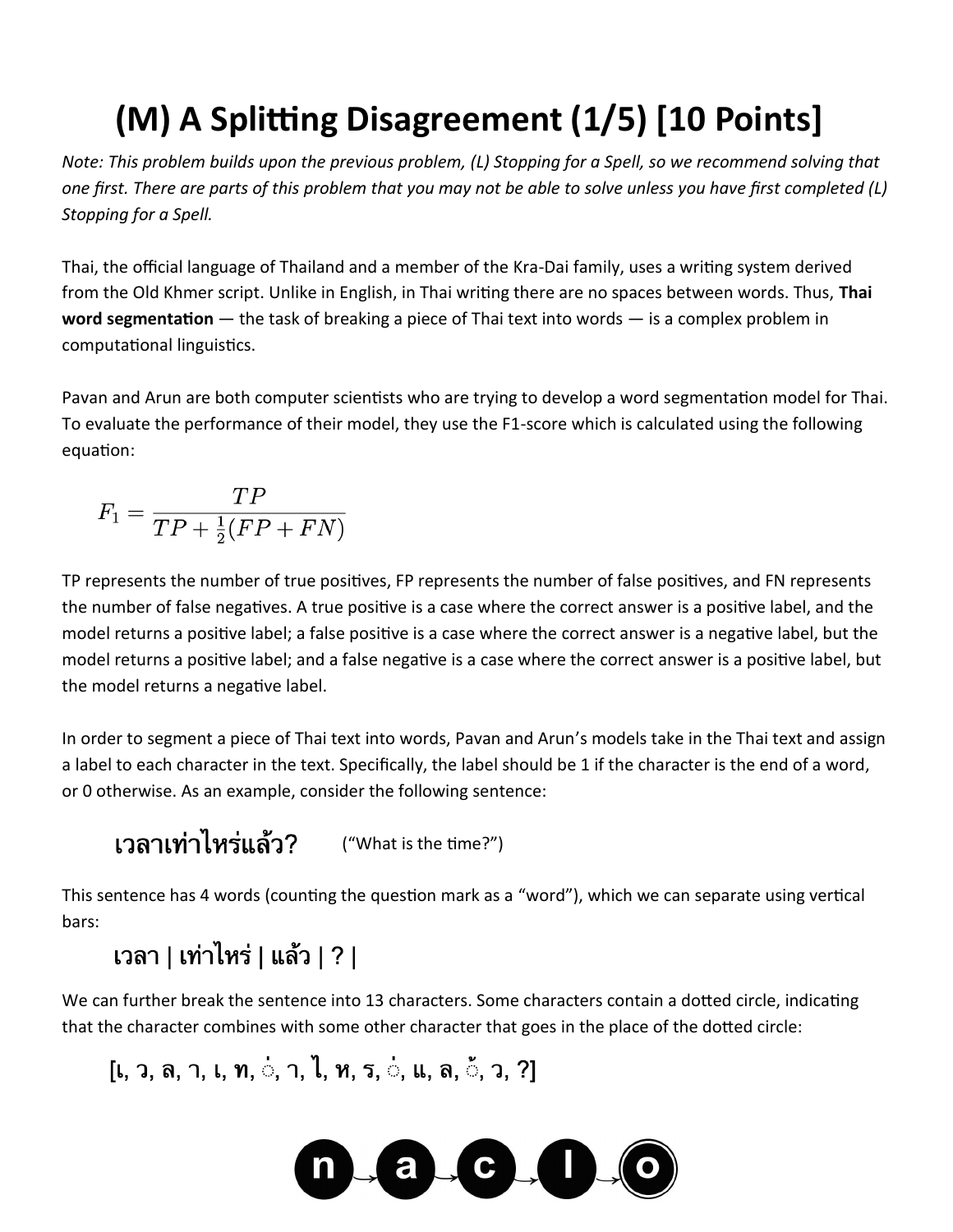# **(M) A Splitting Disagreement (2/5)**

Based on the word boundaries indicated before, a perfect word segmentation output would be:

#### [0,0,0,1,0,0,0,0,0,0,0,1,0,0,0,1,1]

Initially, Pavan and Arun develop a simple baseline approach. Soon, they learn a bit more about the Thai writing system. Based on this knowledge, they group Thai characters into several groups: They label some as vowels (listed as Vowel at the end of the problem), some as consonants that can appear at the start of a syllable (listed as *Initial consonant* at the end of the problem), and some as consonants that can appear at the end of a syllable (listed as Final consonant at the end of the problem). Note that some characters appear in more than one category. Using these categories, Pavan and Arun each develop a new algorithm. All three of these algorithms are described below:

#### **Baseline algorithm:**

- Label the last character of the sentence with a 1.
- Label all other characters with a 0.

#### **Pavan's algorithm:**

- For all characters that appear in the Final consonant list at the end of the problem, label them with a 1.
- Label the last character of the sentence with a 1.
- Label all other characters with a 0.

#### **Arun's algorithm:**

- Assign a label of 1 to all characters that satisfy the following criteria:
	- The character is in the Final consonant list
	- The character is preceded by a Vowel
	- The character is followed by an Initial consonant and then a Vowel
	- (In other words, use the label of 1 for a character that fits the FC slot in the following template: V **FC** IC V).
- Label the last character of the sentence with a 1.
- Label all other characters with a 0.

On the next page are 3 Thai sentences along with the F1-score that each algorithm achieves on each sentence. Unfortunately, Pavan and Arun have lost track of which algorithm is which!

**M1.** Match each algorithm name above ("Baseline algorithm", "Pavan's algorithm", or "Arun's algorithm") to its label in the table on the next page ("Alg A" to "Alg C"). Write one letter (A-C) per box:

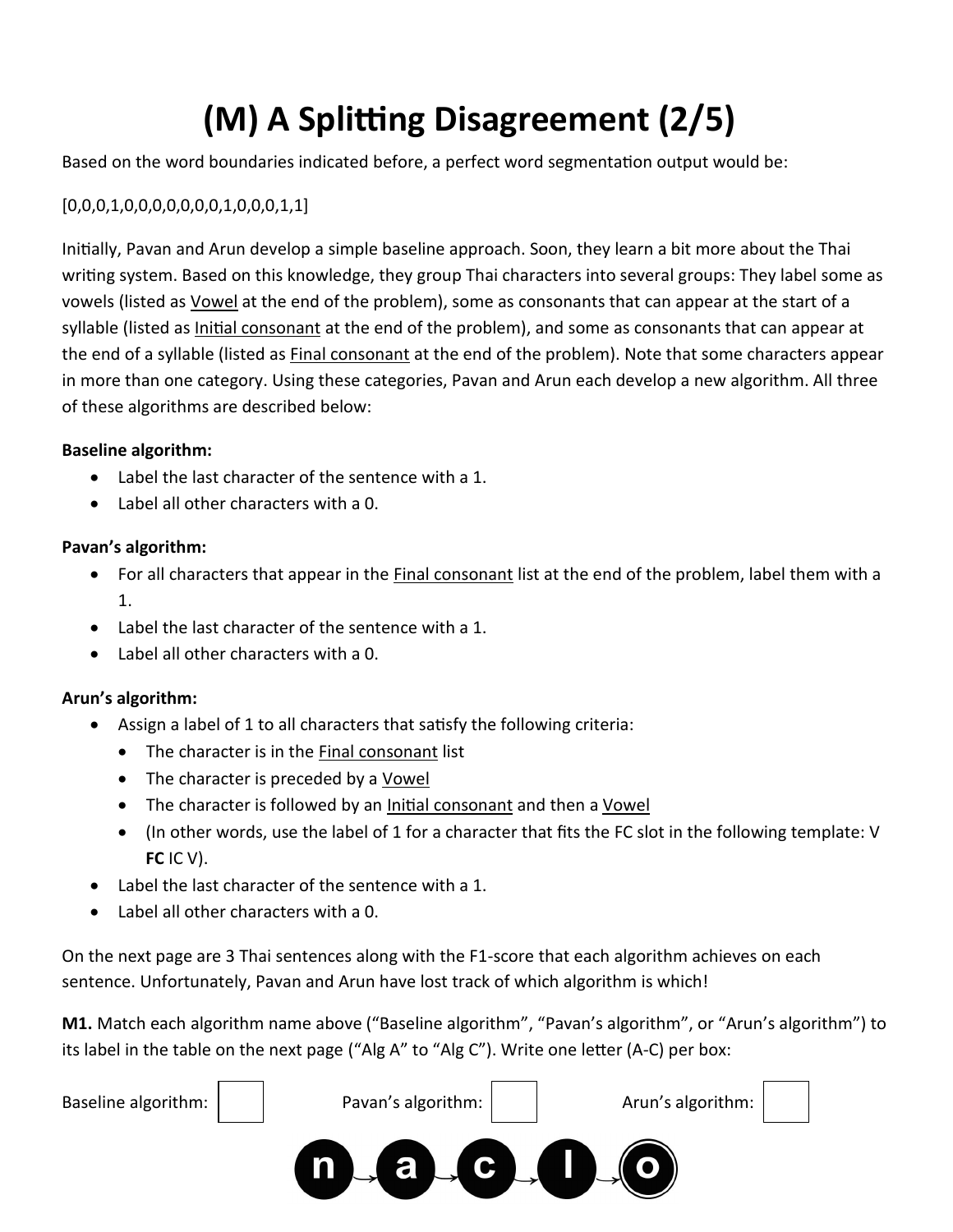## **(M) A Splitting Disagreement (3/5)**

| Thai sentence (with word boundaries<br>added)                           | <b>Character array</b>                | F1:<br>Alg A | F1:<br>Alg B | F1:<br>Alg C |
|-------------------------------------------------------------------------|---------------------------------------|--------------|--------------|--------------|
| ฉัน   จะ   พบ   เขา   ใน   วันพรุ่งนี้  <br>"I will meet him tomorrow." | โฉ. <b>ี. น. จ. ะ. พ. บ. เ. ข.</b> า, | 0.29         | 0.60         | 0.42         |
|                                                                         | ีใ, น, ว, <b>ั, น, พ, ร, ู, ่, ง,</b> |              |              |              |
|                                                                         | น, ึ, ้                               |              |              |              |
| เขา   ให้   ของขวัญ   ฉัน                                               | [เ, ข, า, ใ, ห, ้, ข, อ, ง, ข,        | 0.40         | 0.67         | 0.36         |
| "He gave me a present."                                                 | ว, ँ, ญ, ฉ, <b>ँ,</b> น]              |              |              |              |
| ฉัน   พูด   ภาษาไทย  <br>"I speak Thai."                                | [ฉ, ៓, น, พ, ู, ด, ภ, า, ษ,           | 0.50         | 1.00         | 0.60         |
|                                                                         | ำ, ไ, ท, ย]                           |              |              |              |

One challenge for Thai word segmentation is that often there is no single right answer: There can be multiple valid ways to break a Thai sentence into words. For example, consider the 4 Thai lines below. In the final example of the table above, example (1) is treated as a single word (meaning "Thai"). However, it is also valid to treat this as two words, listed in examples (2) and (3). If we use this view, then the final sentence would be segmented as shown in example (4).

- $(1)$  ภาษาไทย "Thai"
- (2)  $\mathbf{\mathsf{1}}\mathbf{\mathsf{1}}\mathbf{\mathsf{2}}\mathbf{\mathsf{3}}$  "language"
- $(3)$  ไทย "Thai"
- (4) ฉัน | พูด | ภาษา | ไทย |

**M2.** What F1-score would Arun's algorithm get in the last row of the table above if we used (4) as the intended segmentation, rather than the segmentation shown in the table? If you want, you can leave your answer as a fraction  $-$  e.g., 19.4/51.7  $-$  rather than simplifying it into a decimal.

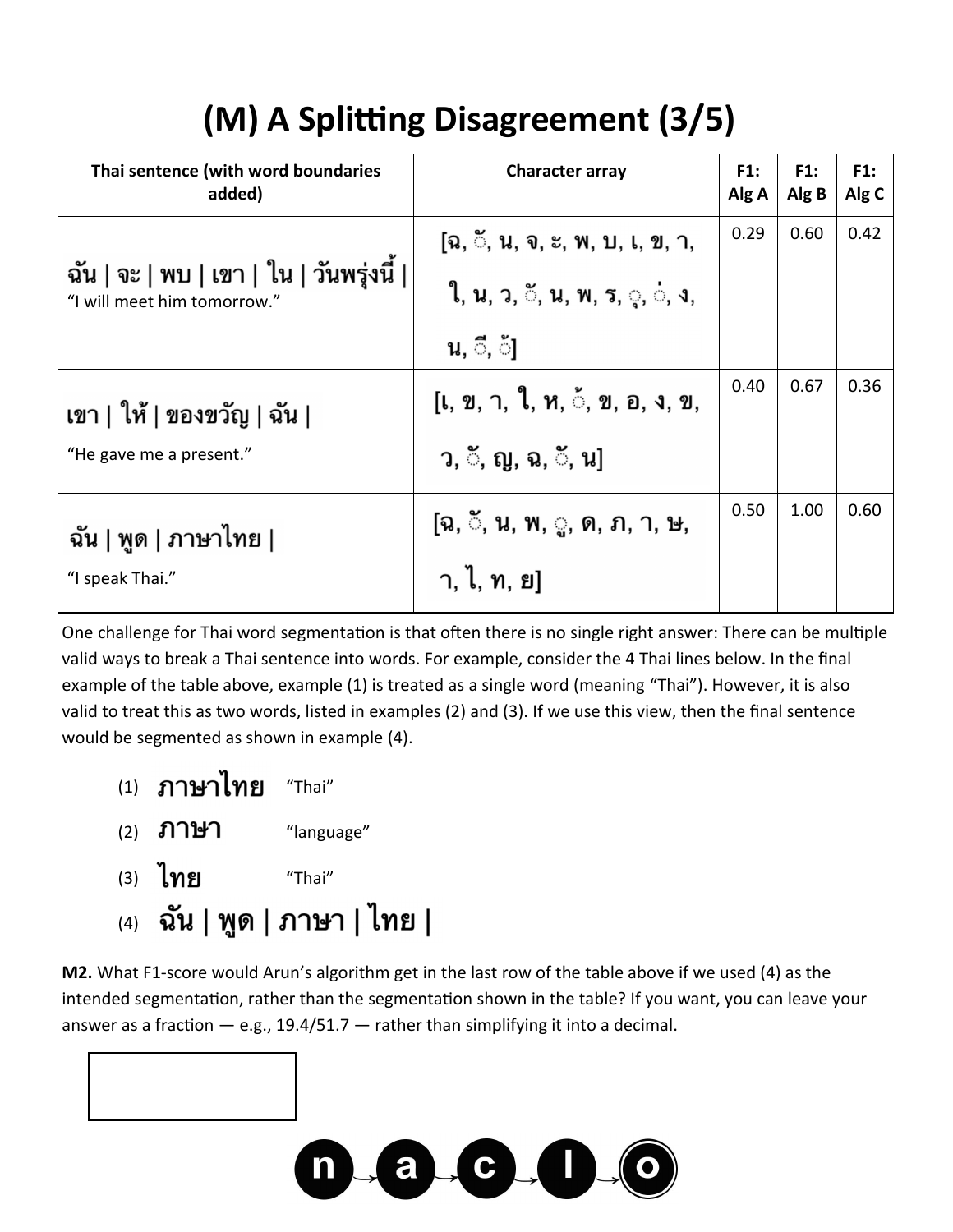### **(M) A Splitting Disagreement (4/5)**

Here is a finite-state transducer that implements the Baseline Algorithm:



**M3.** Draw **(a)** a finite-state transducer that implements Pavan's algorithm and **(b)** a finite-state transducer that implements Arun's algorithm. (See the previous problem, (L), for a definition of finite-state transducers.) It may be helpful to use the category labels listed below; in an FST, one of these category labels can match any character that is a member of that category. For example, in the transducer above, we have used Any to match any single character. If you wish, you can abbreviate these terms — just make sure to include a key for any abbreviations. Space is provided on the next page.

#### **List of character categories:**

- ? Punctuation:
- ं ँ Tone:
- <u>้<sup>vowel:</sub> ៓, ৣ, ៓,</u> า, ไ, ใ, ย, เ, แ, ะ, ู, อ</u></sup>
- Initial consonant: **น, พ, ด, ภ, ท, ษ, ว, ล, ร, จ, บ, ข, ง, ญ, ฉ, ห**
- <u>Final consonant:</u> **น, พ, ด, ภ, ท, ษ, ว, ล, ร, จ, บ, ข, ง, ญ**
- Any: Can match any character from any of the 5 categories above
- Not [CATEGORY]: Can match any character that does not belong to the category [CATEGORY], where [CATEGORY] can be replaced with any of the category names above (Punctuation, Tone, Vowel, etc.). For example, Not Vowel would mean any character that is not one of the vowels.